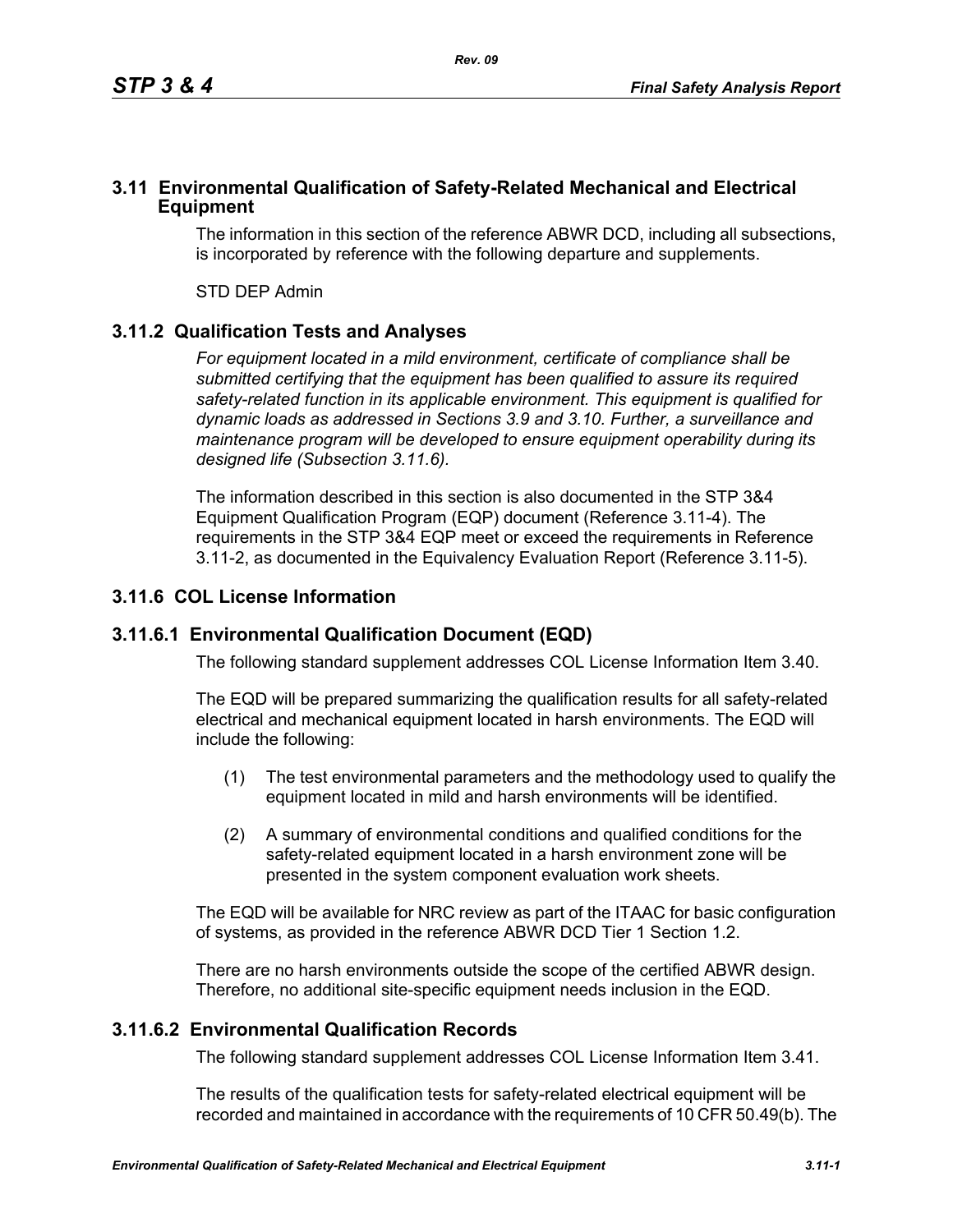records will be available for NRC review as part of the ITAAC for basic configuration of systems, as provided in the reference ABWR DCD Tier 1 Section 1.2.

## **3.11.6.3 Surveillance, Maintenance and Experience Information**

The following standard supplement addresses COL License Information Item 3.42.

The equipment certificates of qualification compliance will be required. A surveillance and maintenance program will be developed to ensure equipment operability during its designed life. More detail about surveillance program is in Chapter 16, Technical Specification. More detail about the maintenance program is in Chapter 17.06S as per 10 CFR 50.65.

A list of non-safety-related control systems subject to adverse environments will be evaluated for the safety implications as identified in IE Information Notice 79-22, Qualification of Control Systems. These are design related considerations that will be factored into the detailed design.The records of evaluation will be available for NRC review as part of the ITAAC for basic configuration of systems, as provided in the reference ABWR DCD Tier 1 Section 1.2.

Issues related to equipment wetting and flooding above the flood level as identified in IE Information Notice 89-63, Possible Submergence of Electrical Circuits Located Above the Flood Level Because of Water Intrusion and Lack of Drainage, are design related considerations that will be factored into the detailed design.The records of evaluation will be available for NRC review as part of the ITAAC for basic configuration of systems, as provided in the reference ABWR DCD Tier 1 Section 1.2.

# **3.11.6S Qualification of Mechanical Equipment**

To respond to RG 1.206 the following supplemental information is being provided. The process for determining the suitability of environmentally sensitive soft parts in mechanical equipment has been established for all commodities and sub-components of mechanical equipment that perform a safety-related function by adherence to the requirements of NEDE-24326-1-P "General Electric Environmental Qualification Program." This specification invokes the requirements of the applicable IEEE standards (e.g. 323 and 344), which will ensure that any elastomer, seal or lubricant used in mechanical equipment will be capable of performing the respective safety function under the environmental conditions to which it is subjected. Additionally, non-metallic subcomponents of mechanical equipment will be qualified in accordance with QME-1-2007, Appendix QR-B.

As stated in DCD Chapter 3.11.1, safety-related mechanical equipment are defined and specified in DCD Chapter 3.2. Specifically, for mechanical components, the requirements of DCD Chapter 3.9 ensure that any safety-related function is capable of being performed, including passive functions such as pressure boundary integrity. The documentation requirements of DCD Chapter 3.2.6 and 10CFR50 Appendix B ensure that the materials used will be capable of performing the safety-related functions defined for mechanical equipment and components. These requirements ensure that the constituent parts of a safety-related assembly or component is capable of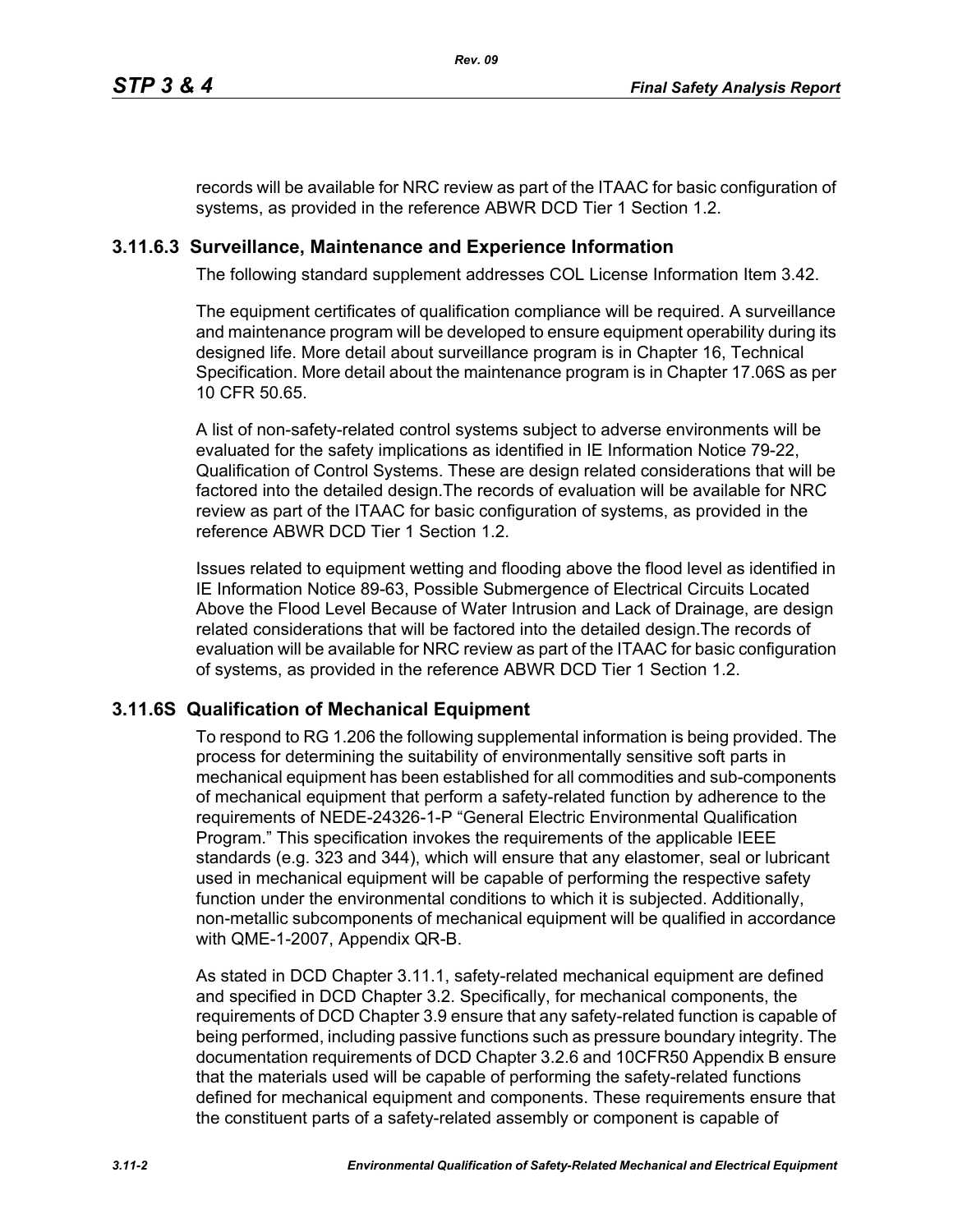performing its required function during normal, abnormal, test, design basis accident and post-accident environmental conditions.

## **3.11.7 Operational Information**

The following site-specific supplement provides an operational program description of the STP 3 & 4 Environmental Qualification (EQ) Program.

Equipment qualification activities for the STP 3&4 project that affect safety-related equipment will be conducted by detailed, written, and approved procedures and instructions. These procedures and instructions include the Operating Equipment Qualification Program (OEQP) in the Operation, Emergency Response, Maintenance, Test, Inspection, and Surveillance activities in the plant.

The EQ process verifies that each safety-related structure, system and component is appropriately qualified for use in the STP 3&4 project. EQ files are maintained for all safety-related equipment and non-safety-related post-accident monitoring devices that are subject to a harsh environment. The records generated by this program form the basis for the STP 3&4 equipment qualification operational program. The files are maintained for the operational life of the plant. Central to the EQ Program is the EQ Equipment List. The EQ Equipment List identifies the electrical, mechanical, and I&C equipment or components that must be environmentally qualified for use in a harsh environment.

EQ data packages are developed in accordance with industry standard practices. During construction, the Constructor will be responsible for ensuring that mounting, support, and connection configurations established during EQ are maintained in the installed condition. Deviations from the qualified configuration must be evaluated and documentation of the evaluations maintained in the EQ record files as Quality Assurance records in auditable form for the life of the plant. Upon completion of construction and beginning with the first system startup activities, EQ document packages are turned over to STPNOC as systems are completed and accepted by STPNOC. Field changes will be reviewed to ensure that parameters established during EQ are maintained. Deviations will be evaluated and documented in the EQ record files.

The program is responsible for all aspects of the continuing EQ program such as:

- **Maintenance of the EQ Equipment List**
- Plant procedures for control and maintenance of the EQ documentation
- **Evaluation of design and qualified life to support continued operation**
- Addressing programmatic aspects of the OEQP such as aging of non-metallic parts
- Evaluating engineering and design questions as they arise such as synergistic effects during long term power operations while allowing for considerations like available operating life with a margin for fulfilling important to safety functions during a DBA or other analyzed accident